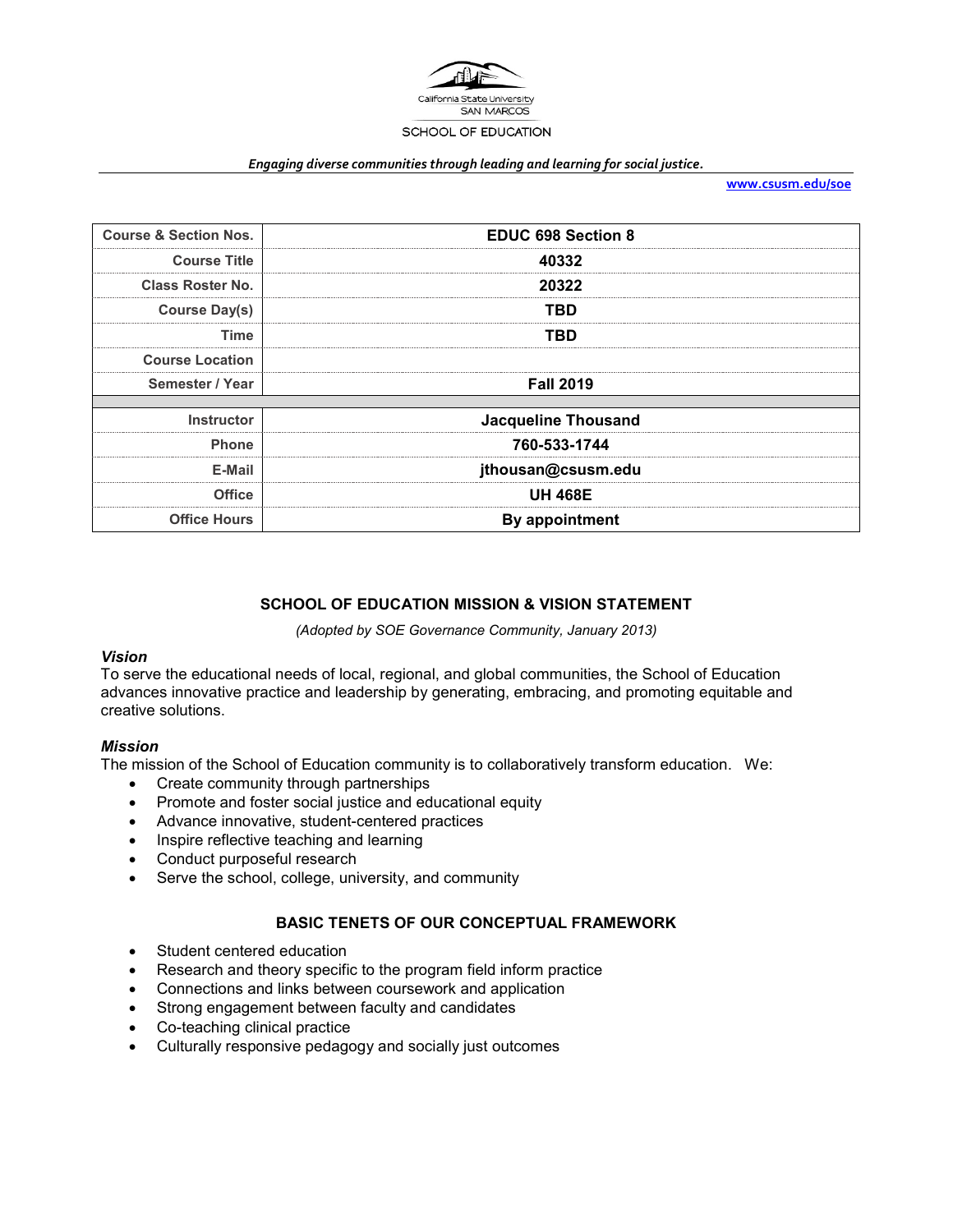# **TABLE OF CONTENTS**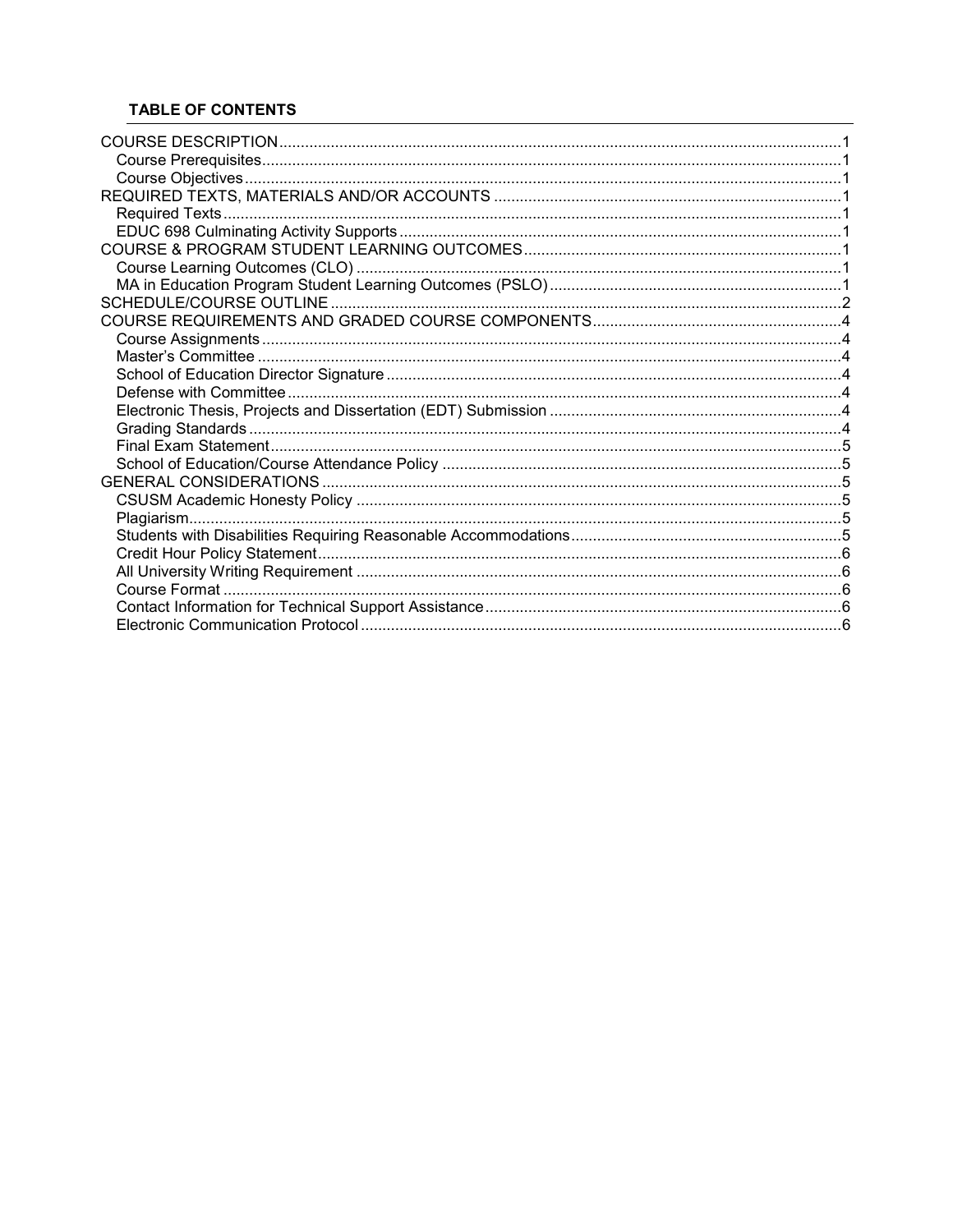## **COURSE DESCRIPTION**

Students engage in the planning, preparation, and completion of their culminating experience, which may take the form of a research thesis or a curricular project within a schooling context. *Note: Students must continually enroll in this course until successful completion of the culminating experience. Graded Credit/No Credit.* 

### **Course Prerequisites**

Admission to program, successful completion of the master's coursework and advancement to candidacy.

### **Course Objectives**

Candidates will know and be able to:

- Plan and prepare a scholarly culminating experience under advisement of a Committee Chair and at least one additional Committee Member.
- Complete a scholarly culminating experience in accordance with professional expectations, including approval of the Committee Members.
- Apply the explicit style requirements of the APA Publication Manual (current edition).
- Successfully present and/or defend scholarly culminating experience in accordance with MA in SPED protocol.

### **REQUIRED TEXTS, MATERIALS AND/OR ACCOUNTS**

#### **Required Texts**

American Psychological Association. (2009). Publication Manual of the American Psychological Association, 6th Ed. Washington, DC: APA.

#### **EDUC 698 Culminating Activity Supports**

<https://www.csusm.edu/soe/graduate/specialeducation/gradresources.html>

For additional information regarding Graduate Studies Policies and Procedures, please refer to the following Graduate Studies link: [www.csusm.edu/gsr/graduatestudies/index.html](http://www.csusm.edu/gsr/graduatestudies/index.html)

### **COURSE & PROGRAM STUDENT LEARNING OUTCOMES**

#### **Course Learning Outcomes (CLO)**

Upon successful completion of this course, students will (be able to):

- Analyze research literature in the field of education and a topic of interest
- Synthesis information and data into a literature review
- Research a topic by collecting data OR develop a project based on evidenced-based practices
- Eloquently report findings OR results of a final project
- Accurately apply APA style in their writing
- Understand and ensure their final product is ADA compliant

### **MA IN SPECIAL EDUCATION PROGRAM STUDENT LEARNING OUTCOMES (PSLO)**

PSLO #1: **Professional Dispositions:** Demonstrate positive professional dispositions and ethics inclusive of social justice and equity, collaboration, critical thinking, professional ethics, reflective teaching and learning, and life-long learning.

PSLO #2: **Culturally Proficient Inclusive Schooling:** Develop an action plan for creating and sustaining a culturally proficient inclusive schooling environment.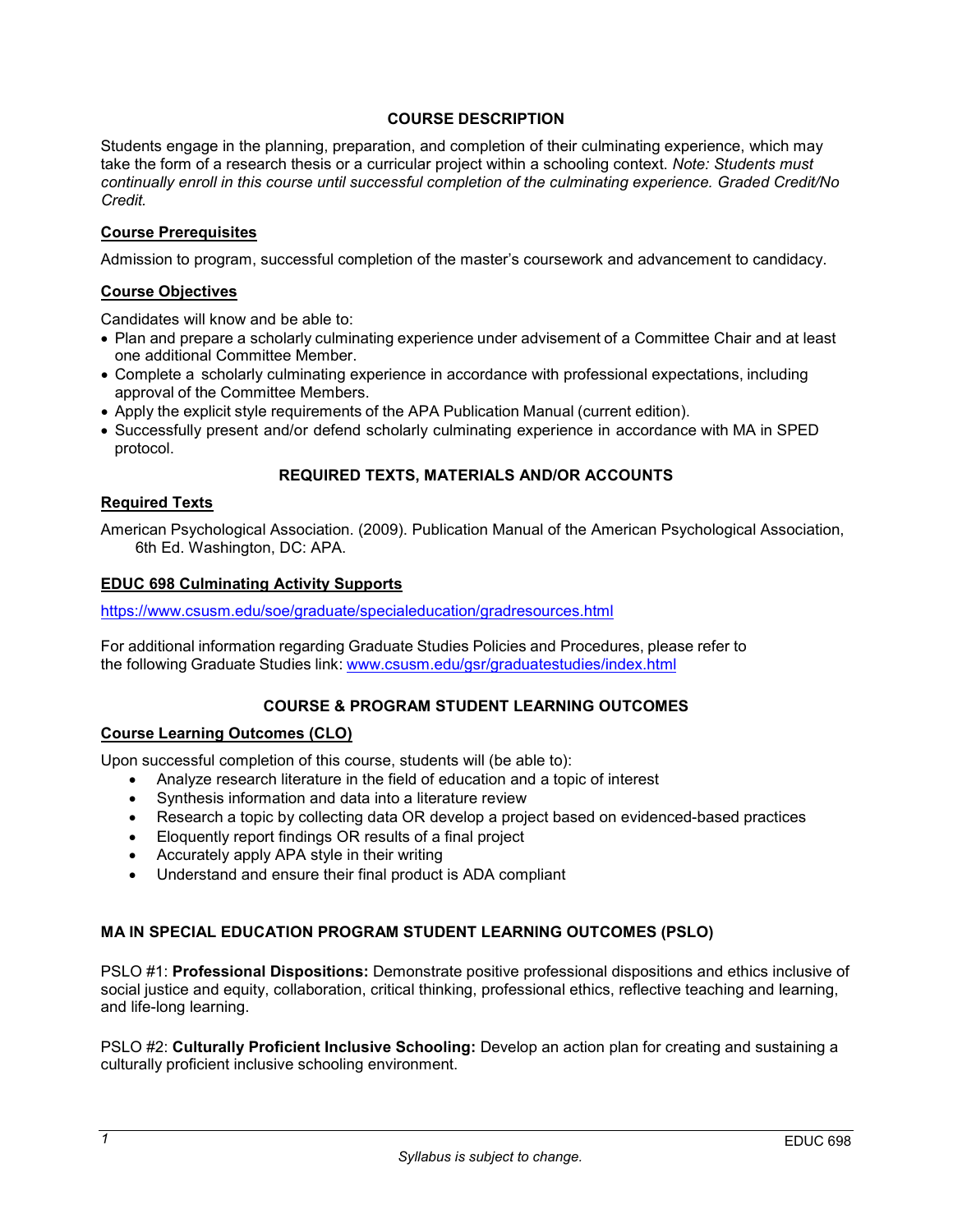PSLO #3: **Assessment and Program Planning:** Conduct and analyze formal and/or informal assessment data to develop assessment reports and Individual Education Program goals based upon individual students' assessed needs.

PSLO #4: **Research Analysis**: Analyze and integrate research in educational and professional settings.

In EDUC 698, the candidates are assessed on their ability to integrate research and evidence-based practices into educational and professional settings through their Culminating Experience, an empirical research thesis or curriculum project.

# **SCHEDULE/COURSE OUTLINE**

### **ALL REQUIRED FORMS AND INFORMATION CAN BE FOUND AT <https://biblio.csusm.edu/thesis-submission>**

| <b>Task</b>                                                                                                                  | <b>Details</b>                                                                                                                                                            | <b>Due Date</b>                                                              | Completed<br>✔ |
|------------------------------------------------------------------------------------------------------------------------------|---------------------------------------------------------------------------------------------------------------------------------------------------------------------------|------------------------------------------------------------------------------|----------------|
| <b>Preparation for Culminating Experience</b><br><b>Form</b><br><b>REQUIRED SIGNATURE:</b><br>Your Chair                     | Complete and submit this agreement<br>form to Nam Nguyen UH 221 by                                                                                                        | Oct. $1st$<br>Spring EDUC 698<br>March 1st<br>Summer/Fall<br><b>EDUC 698</b> |                |
| <b>Advancement to Candidacy Form</b><br><b>REQUIRED SIGNATURES:</b><br>Dr. Robledo<br>Your Chair<br>Your Committee Member(s) | Submit to Nam Nguyen<br><b>Graduate Student Services Coordinator</b><br>$(760)$ 750-8544<br>pnguyen@csusm.edu<br>University Hall, Suite 221                               |                                                                              |                |
| <b>Apply to Graduate</b>                                                                                                     | MyCSUSM Student Center by deadline                                                                                                                                        |                                                                              |                |
| Make Chapters 1-3 ADA Compliant and<br>submit to Chair                                                                       | Review the ADA Compliance tutorials. For<br>assistance: Amy Dyess<br>adyess@csusm.edu or Barbara Taylor<br>btaylor@csusm.edu<br>Also refer to the ADA Instruction Handout |                                                                              |                |
| THESIS ONLY Get approval of data<br>collection from site/district                                                            |                                                                                                                                                                           |                                                                              |                |
| THESIS ONLY Draft of IRB application to<br>chair                                                                             | http://www.csusm.edu/gsr/irb/                                                                                                                                             |                                                                              |                |
| <b>THESIS ONLY</b> Submit IRB application<br>online                                                                          | Approval takes time, plan ahead!                                                                                                                                          |                                                                              |                |
| <b>Make Chapters 4 ADA Compliant and</b><br>submit to Chair                                                                  | Review the ADA Compliance tutorials. For<br>assistance: Amy Dyess<br>adyess@csusm.edu or Barbara Taylor<br>btaylor@csusm.edu                                              |                                                                              |                |
| Make Chapters 5 ADA Compliant and<br>submit to Chair                                                                         | Review the ADA Compliance tutorials. For<br>assistance: Amy Dyess<br>adyess@csusm.edu or Barbara Taylor<br>btaylor@csusm.edu                                              |                                                                              |                |
| <b>Check and edit References</b>                                                                                             | Review you APA                                                                                                                                                            |                                                                              |                |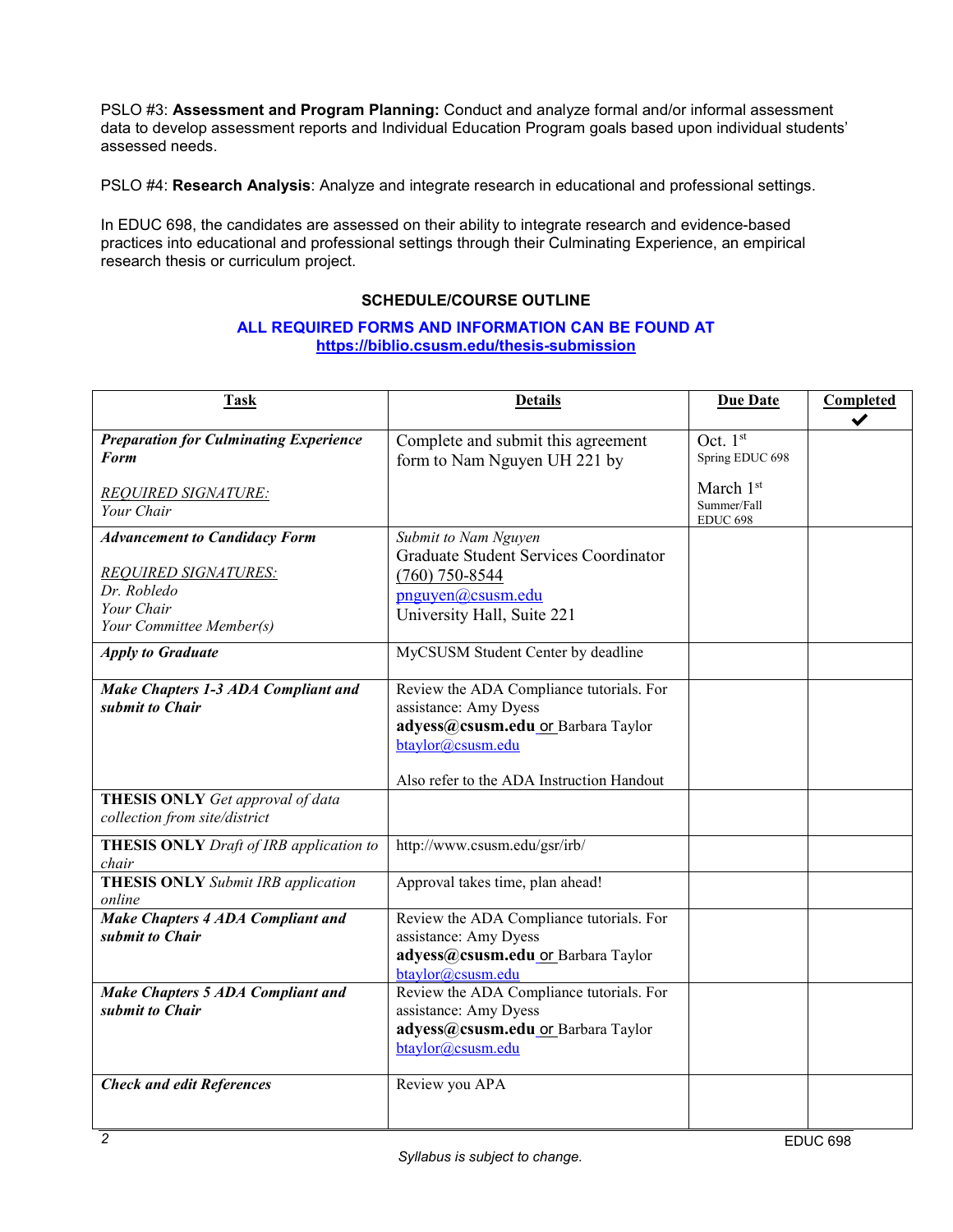| <b>Write Table of Contents and assign pages</b>                                                                                                                                             | Use the Table of Contents tool in Word to<br>assist you in formatting.                                                                                                                                                                                                                                                                                                    |  |
|---------------------------------------------------------------------------------------------------------------------------------------------------------------------------------------------|---------------------------------------------------------------------------------------------------------------------------------------------------------------------------------------------------------------------------------------------------------------------------------------------------------------------------------------------------------------------------|--|
| <b>Create Title Page</b>                                                                                                                                                                    | Follow the Template                                                                                                                                                                                                                                                                                                                                                       |  |
| Ensure your Thesis/Project is<br><b>ADA</b> Compliant                                                                                                                                       | Review the ADA Compliance tutorials. For<br>assistance: Barbara Taylor<br>btaylor@csusm.edu or<br>Amy Dyess adyess@csusm.edu                                                                                                                                                                                                                                              |  |
| <b>Create Your Poster</b>                                                                                                                                                                   | Review Poster "Session Guidelines &<br>Templates" Powerpoint.<br>Allow time for professional printing.                                                                                                                                                                                                                                                                    |  |
| <b>DEFENSE: Attend MA Poster Session</b><br>-Electronic Thesis and Project<br>Certification/Copyright Form<br><b>REQUIRED SIGNATURES:</b><br>Dr. Robledo, Program Coordinator<br>Your Chair | They are held every December and May.<br>Summer graduates do not attend.                                                                                                                                                                                                                                                                                                  |  |
| <b>Thesis OR Project Signature Page</b><br><b>REQUIRED SIGNATURES:</b><br>YOUR CHAIR<br>YOUR COMMITTEE MEMBER(S)                                                                            | This becomes the front page of your<br>Thesis/Project                                                                                                                                                                                                                                                                                                                     |  |
| \$25.00 Payment                                                                                                                                                                             | Pay the \$25 Thesis/Project Fee at the<br>Cashier's Office or online. You must pay by<br>the deadline if paying by check or credit<br>card. Cash payment may be made at any<br>time.                                                                                                                                                                                      |  |
| <b>Register for</b><br><b>ScholarWorks</b>                                                                                                                                                  | Email your registration information to<br>Carmen Mitchell<br>cmitchell@csusm.edu                                                                                                                                                                                                                                                                                          |  |
| Submit your thesis or project to<br><b>ScholarWorks</b>                                                                                                                                     | Congratulations, you did it!! ©                                                                                                                                                                                                                                                                                                                                           |  |
| <b>Electronic Thesis and Project</b><br><b>Submission Checklist</b>                                                                                                                         | When the Electronic Thesis and Project<br>Submission Checklist at<br>https://biblio.csusm.edu/thesis-<br>submission<br>is completed, staple it together with your E-<br>Thesis and Project Certification/Copyright<br>Form and one receipt from fee payment.<br>Drop these items off at the ETD Drop Box<br>next to the Research Help Desk inside the<br>Kellogg Library. |  |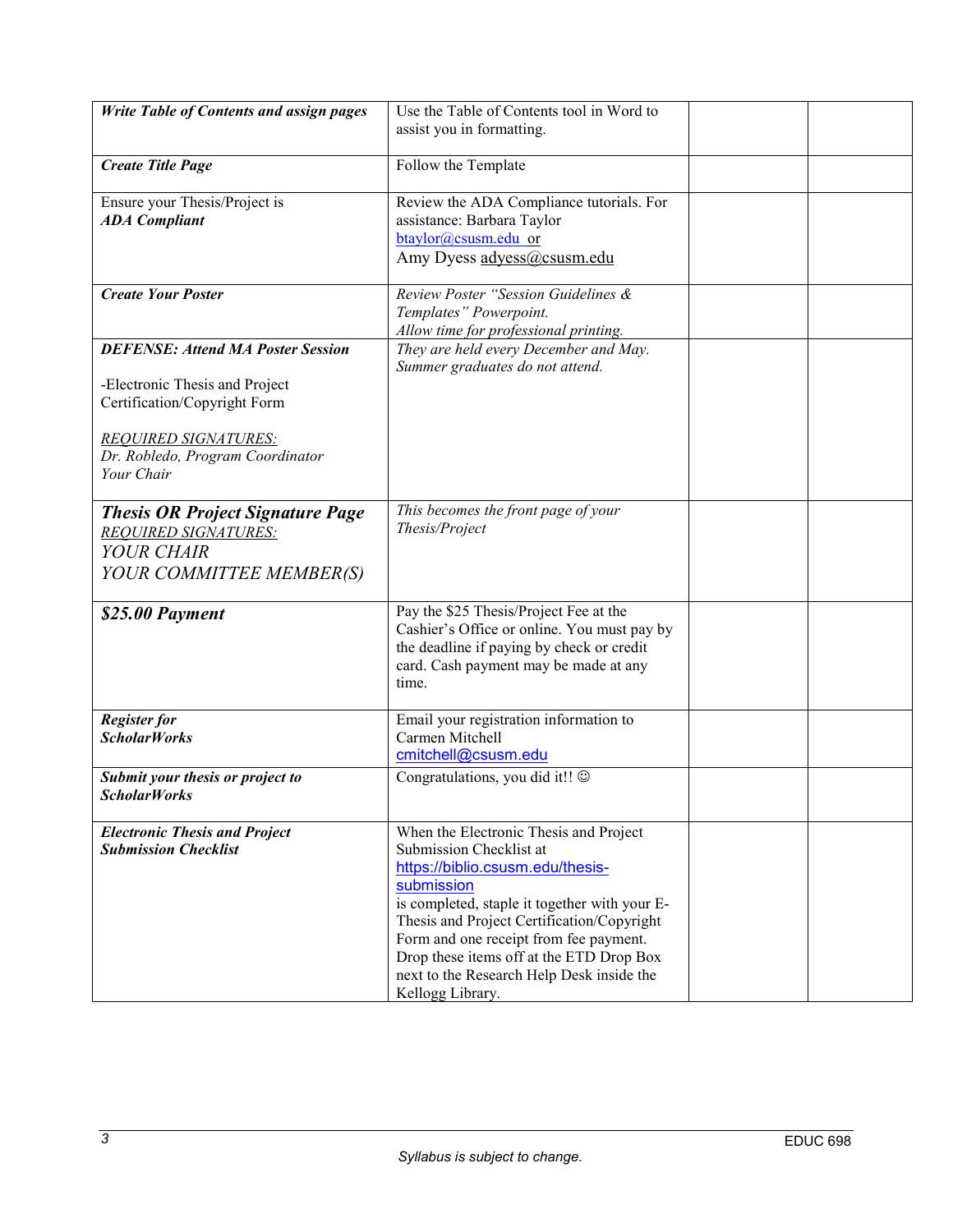### **COURSE REQUIREMENTS AND GRADED COURSE COMPONENTS**

### **Course Assignments**

The Culminating Experience is a requirement for completion of the Master's Program. The Culminating Experience can be completed through one of the following ways.

- **Thesis:** Conduct a research study of interest according to the appropriate research design approved by a committee and reported in a format using the APA Style Manual.
- **Project:** Define a need relating to curriculum or professional development through a review of existing programs. Meet the need through the design, development, and implementation of curriculum or a professional development program that has not been previously addressed by others. The project must be approved by the committee and reported in a format using the APA style Manual.

### **Master's Committee**

You will need a MA Committee composed of:

- 1. The chair of the *thesis committee*, who must be a tenure line CSUSM faculty member, ensures that the thesis conforms to program and university standards. S/He must have knowledge and expertise in the field of study and is responsible for the intellectual integrity, rigor, and quality of research. The chair of the *project committee* may be a tenure line faculty member or may be a lecturer (with approval), who ensures the culminating project conforms to program and university standards. S/he must have knowledge and expertise in the field of study and is responsible for the intellectual integrity, rigor, and quality of the project.
- 2. A second reader who usually provides input at the initial stage in developing the culminating experience and provides feedback/approval at its completion. The second reader must have a Master's Degree in the area of study or be approved by the MA Program Coordinator and Committee Chairperson.

### **Special Education Program Coordinator Signature**

Following the completion of the work, the student will schedule an appointment with the Program Coordinator of the Special Education Department to defend and share their completed thesis or project and receive required signatures.

#### **Defense with Committee**

A thesis or project must be completed, orally defended and approved by the committee.

- The student will create a poster reflective of their thesis or project to defend and share it at the School of Education Poster Session with their committee and peers.
- Each member of the MA Committee signs the signature page of the official copy of the thesis/project.

### **Electronic Thesis, Projects and Dissertation (ETD) Submission**

- The complete thesis/project must be electronically submitted to the Kellogg Library through Scholarworks. ETD submission guidelines are available on the Kellogg Library Website: <https://biblio.csusm.edu/content/e-thesis-project-and-dissertation-submission-guide>
- Electronic submission requires that the electronic document meet the American Disability Act (ADA) Accessibility requirements.
- The candidate is responsible for adhering to the ETD submission deadlines.

### **Grading Standards**

You will move through the tasks below on a timeline agreed between you and your Chair/Advisor.

- Submitting chapters 1-3
- Approval through IRB if applicable
- Submitting chapters 4-5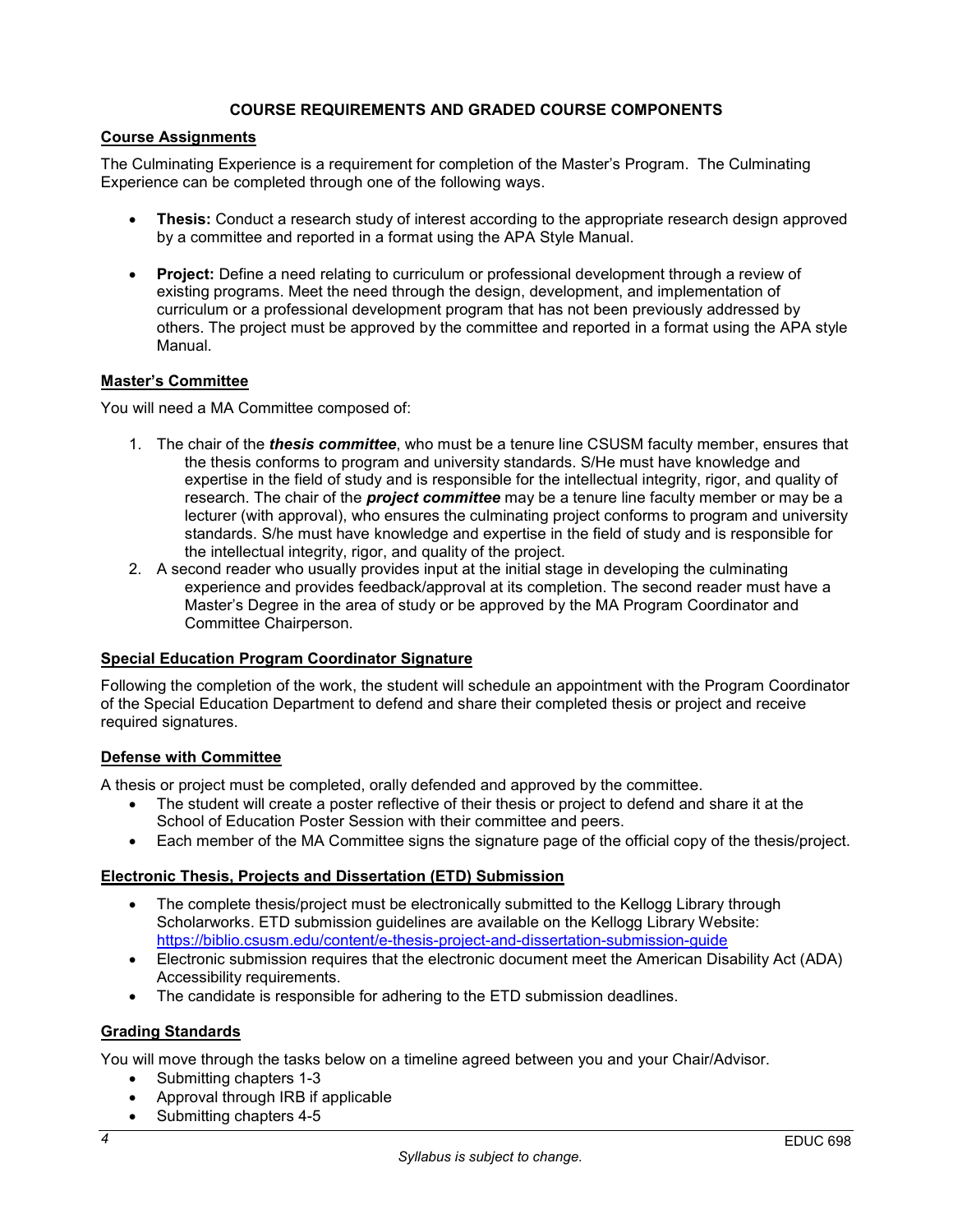- Assembling the entire edited paper meeting the APA format and library requirements
- Submitting a Poster of your final product
- Defending your final product

As the course is credit/no credit, your final grade will be based on successful completion of a thesis/project and the defense to your committee members and peers.

## **Final Exam Statement**

There is not final exam.

### **School of Education/Course Attendance Policy**

Due to the dynamic and interactive nature of courses in the School of Education, all candidates (course participants) are expected to attend all classes and participate actively. At a minimum, candidates (course participants) must attend more than 80% of class time, or s/he may not receive a passing grade for the course at the discretion of the instructor. Individual instructors may adopt more stringent attendance requirements. Should the candidate (course participants) have extenuating circumstances, s/he should contact the instructor as soon as possible. *(Adopted by the COE Governance Community, December, 1997).*

### **GENERAL CONSIDERATIONS**

### **CSUSM Academic Honesty Policy**

Students will be expected to adhere to standards of academic honesty and integrity, as outlined in the Student Academic Honesty Policy. All assignments must be original work, clear and error-free. All ideas/material that are borrowed from other sources must have appropriate references to the original sources. Any quoted material should give credit to the source and be punctuated accordingly.

Academic Honesty and Integrity: Students are responsible for honest completion and representation of their work. Your course catalog details the ethical standards and penalties for infractions. There will be zero tolerance for infractions. If you believe there has been an infraction by someone in the class, please bring it to the instructor's attention. The instructor reserves the right to discipline any student for academic dishonesty, in accordance with the general rules and regulations of the university. Disciplinary action may include the lowering of grades and/or the assignment of a failing grade for an exam, assignment, or the class as a whole.

Incidents of Academic Dishonesty will be reported to the Dean of Students. Sanctions at the University level may include suspension or expulsion from the University.

Refer to the full Academic Honesty Policy at: [http://www.csusm.edu/policies/active/documents/Academic\\_Honesty\\_Policy.html](http://www.csusm.edu/policies/active/documents/Academic_Honesty_Policy.html)

### **Plagiarism**

As an educator, it is expected that each candidate (course participant) will do his/her own work, and contribute equally to group projects and processes. Plagiarism or cheating is unacceptable under any circumstances. If you are in doubt about whether your work is paraphrased or plagiarized see the Plagiarism Prevention for Students website [http://library.csusm.edu/plagiarism/index.html.](http://library.csusm.edu/plagiarism/index.html) If there are questions about academic honesty, please consult the University catalog.

### **Students with Disabilities Requiring Reasonable Accommodations**

Students with disabilities who require reasonable accommodations must seek approval for services by providing appropriate and recent documentation to the Office of Disability Support Services (DSS). This office is in Craven Hall 4300, contact by phone at (760) 750-4905. Students authorized by DSS to receive reasonable accommodations should meet with their instructor during office hours or make an appointment.